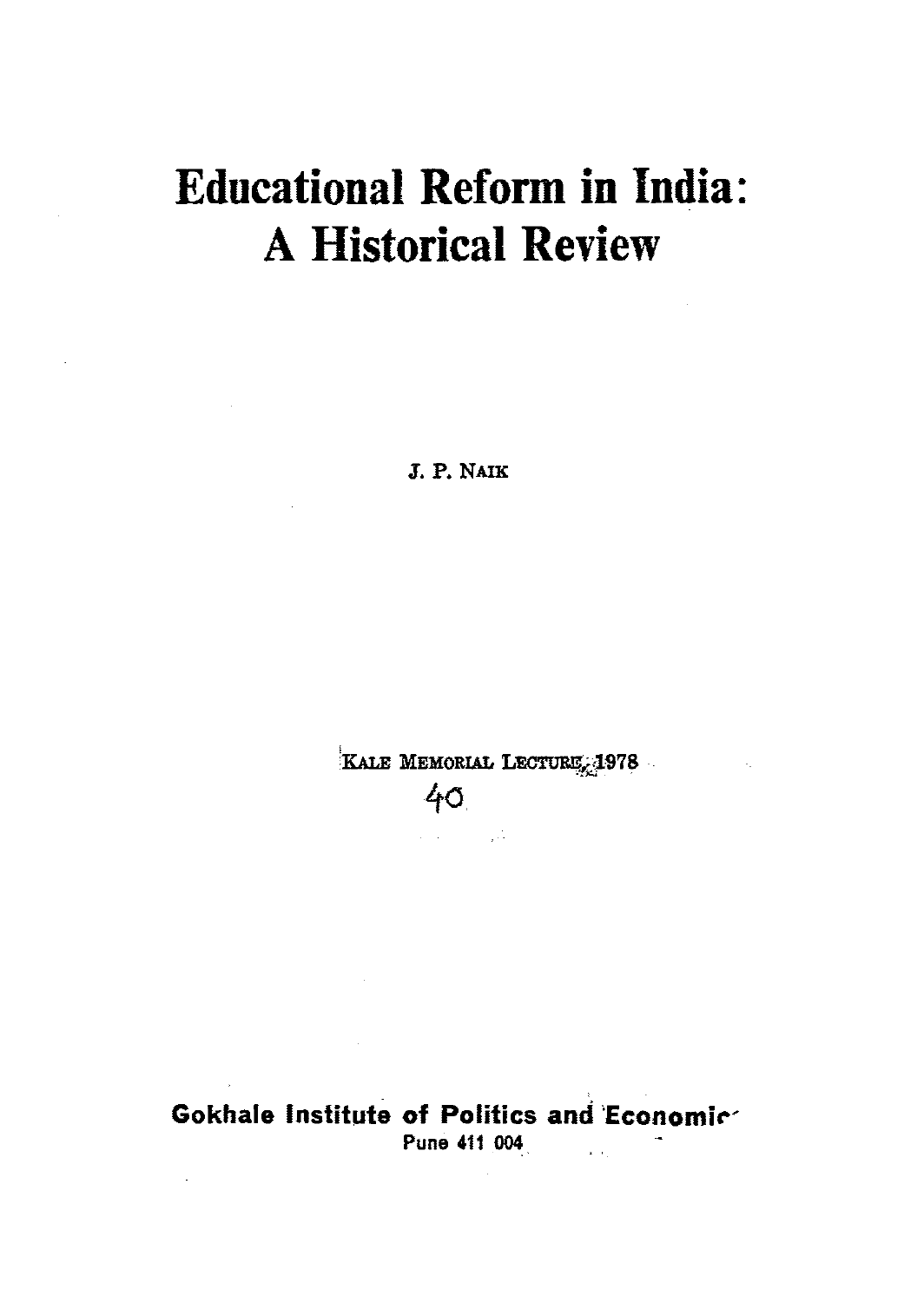The R.B.R.R. Kale Memorial'Lecture: 1978 was delivered by Professor J. P. Naik on the 5th May 1978 at the Institute. The subject of the lecture was "Educational Reform in India".

Born in 1907, Prof. Naik graduated himself from the Bombay University and started his career as tutor in Rajaram College, Kolhapur. He took part in the civil disobedience movement, 1930, and was jailed for two years. Later he worked in villages in Dharwar district and carried out there, in 1939, first education survey of Dharwar taluka. He was associated with the work of the Education Department of the first Congress Ministry in Bombay, He worked in Kolhapur state as Educational Adviser (1940-47), moved to Bombay in 1948 and founded there the Indian Institute of Education. Four years later in 1952, he founded Shri Mouni Vidyapith at Gargoti and worked as its secretary upto 1962.

In 1959 he was appointed as the Adviser to the Ministry of Education (Primary Education), Government of India. When the Education Commission was appointed in 1964, he was made its Member-Secret. ary. The Commission made comprehensive analysis of the educational problems of India. As Member-Secretary, Prof. Naik had a major role in the preparation of the Report of the Education Commission. In December 1968 the Government of India established the Indian Council of Social Science Research, and Prof. Naik was made its first Member-Secretary. For ten years he served the ICSSR in that capacity, from which he has recently retired. Presently he is the Honorary Professor at the Indian Institute of Education, Pune.

Prof. Naik has written a number of books and articles on aspects of educational problems. He has edited three volumes of selections from educational records of Government of India. His publications include: *History of edueation in India during the British period:, Review of edueation in Bombay State,* 1855-1955, *Educational planning in India, Role of government of India in education, Policy and performance in Indian education 1947-74*, and *Education in the Fourth Plan: review and perspective.*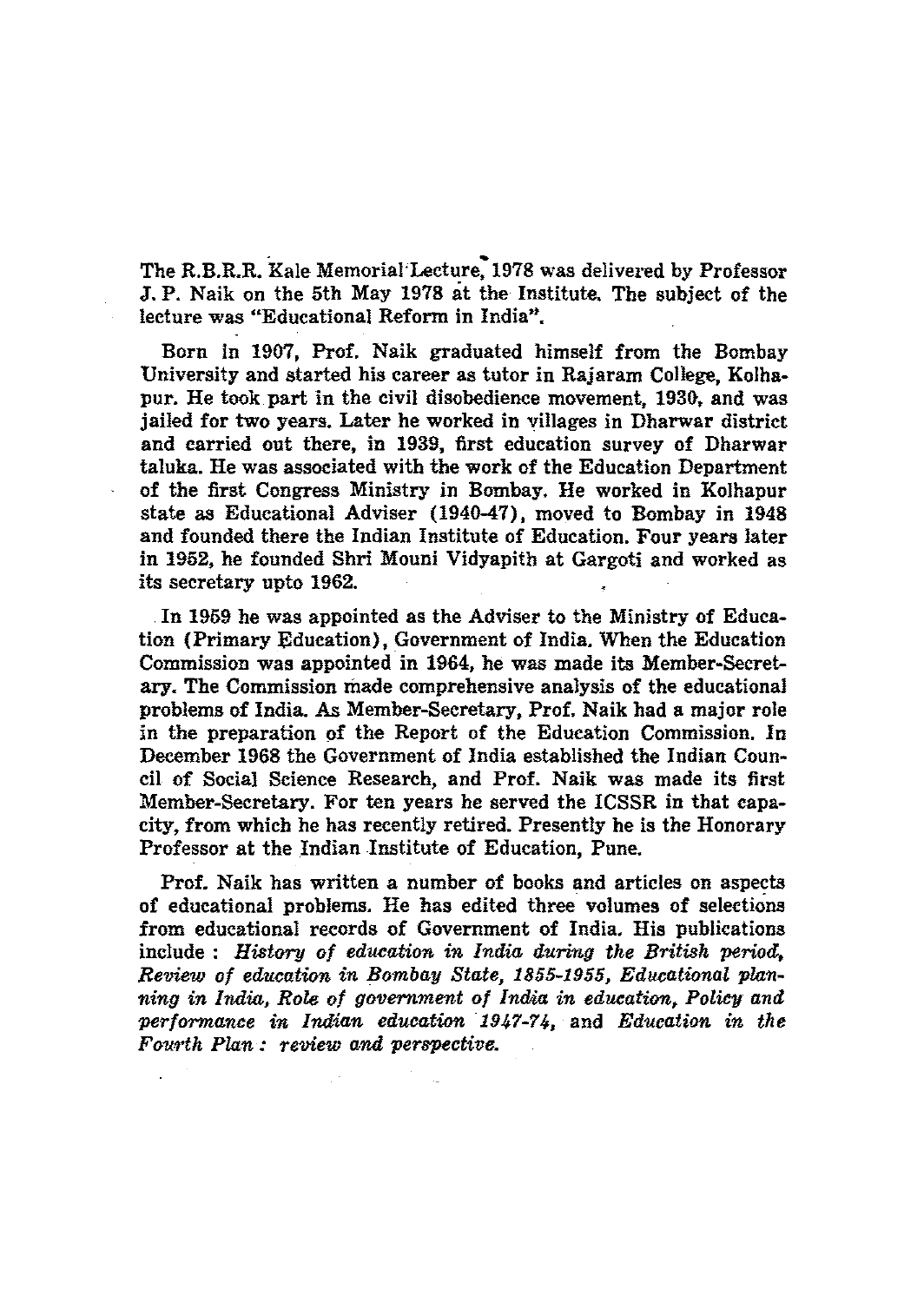

J. P. NAIK

R. R. KALE MEMORIAL LEcTURE, 1978

**Gokhale Institute of Politics and Economics,**  Puna *411004* 

**Orient 1.ongman Limited** 

Bombay Calcutta Madras New Delhi Bangalore Hyderabad Patna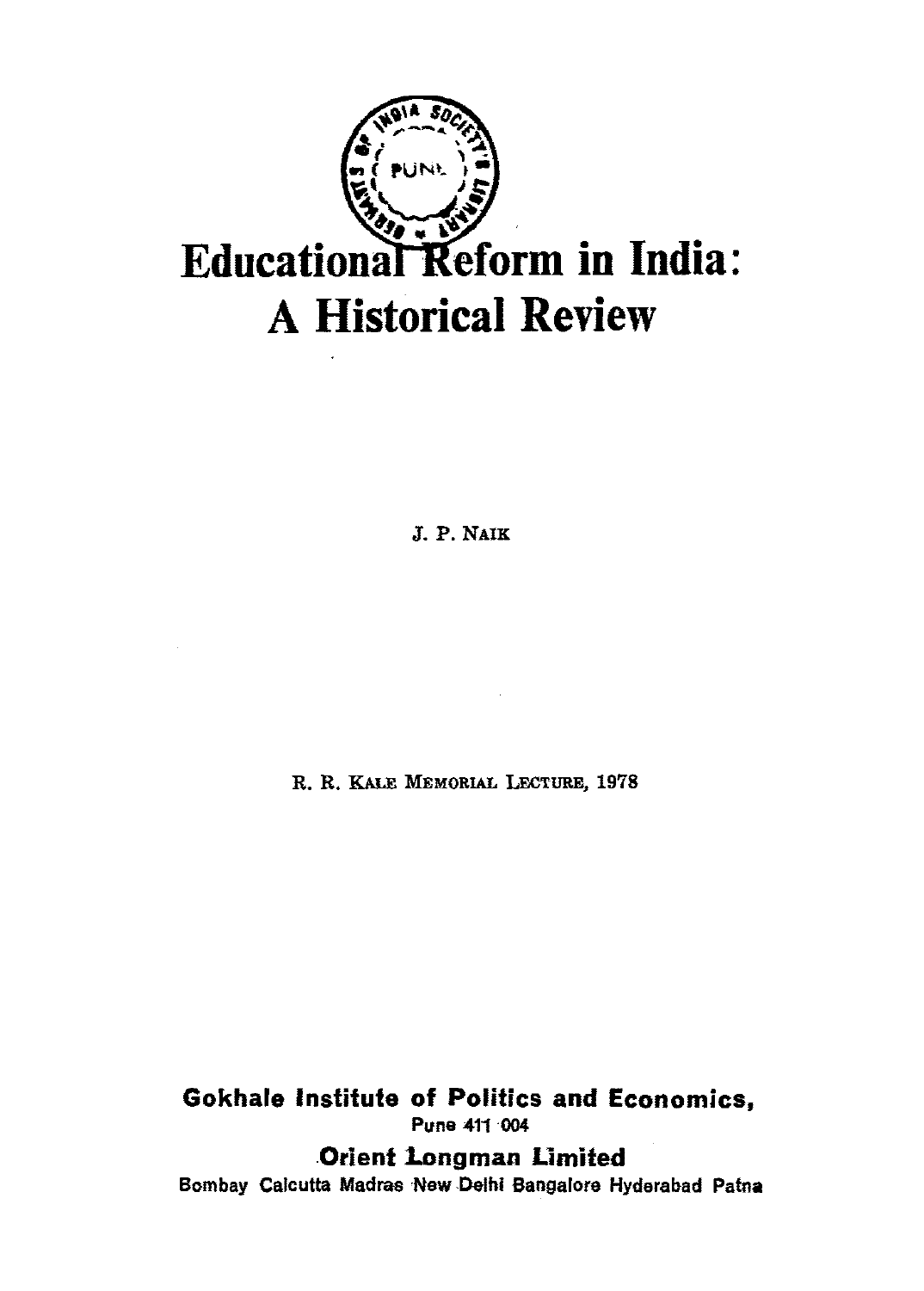@ Gokhale Institi'1te"'/of Po1iti~ and Economics -~ . - .. Pune 411 004

l,

Price: Rs. 3-00

#### PRINTED IN INDIA

 $\mathcal{F}=\mathcal{F}$ 

by Syed Ishaque, at Sangam Press Ltd., 17B Kothrud, Pune 411 029, and edited and published by V. M. Dandekar at the Gokhale Institute of Politics and Economies, Pune 411 004.  $\ddot{\phantom{a}}$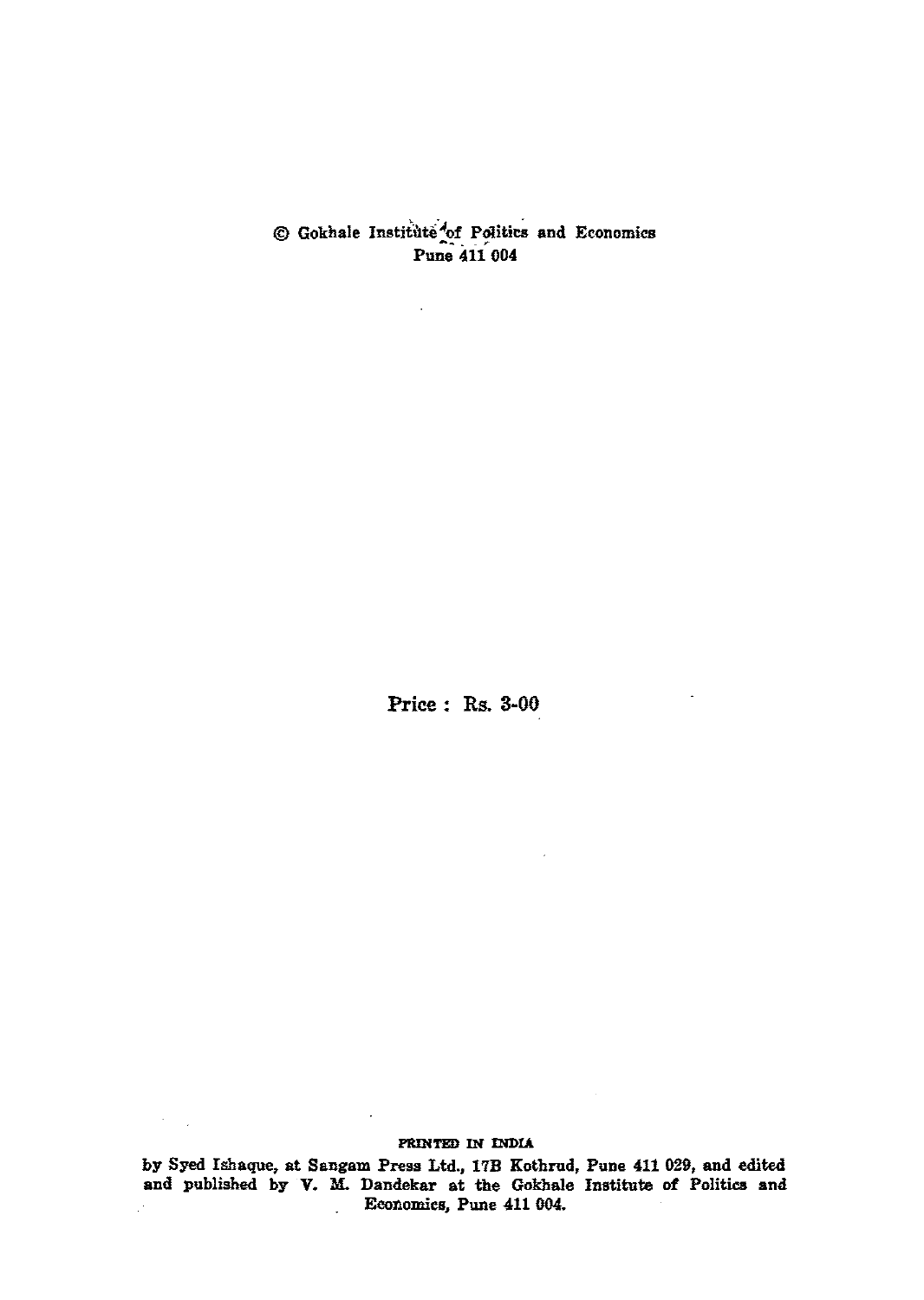# EDUCATIONAL REFORM IN INDIA: A HISTORICAL REVIEW

# A SYNOPSIS

RADICAL changes in Indian Education have been too few and too slow to come about. In fact, the whole history of Indian Education in the modern period falls into two stages :

- 1800 -1900 : During this period, one radical change in education was carried out, *viz.,* the traditional system of Indian education was replaced by the colonial system.
- 1900 1978: During this period, we decided to bring about another radical change in education, *viz.,* to . replace the colonial system by the national sy~ tern of education. We are still trying to reach this goal, and it would be an achievement even if we do so by the end of the century.

In 1800, the traditional system of education based on religion and shared only by a small minority of the people held the field. It look the British administration nearly 100 years to replace it by the colonial system whose principal object was to educate a class of intermediaries and interpreters between them and the people. The principal landmarks were four: (1) the decision of Bentinck (1835) to use English as the medium of instruction; (2) the decision of Hardinge (1844) to employ educated people under government; (3) the Despatch of 1854; and (4) the Indian Education Commission (1882). This revolutionary reform was possible because of several factors such as full and enthusiastic support by the Government who found it politically and administratively useful; State patronage to educated persons; and support by the ruling classes in the Indian society itself who were its main beneficiaries and who found the change of great use to rehabilitate themselves in the new social, economic and political order created by the British Rule.

Between 1900 and 1947, we were mainly engaged in trying to get control of the education system. We finally succeeded in this and the principal landmarks were: (1) Association of local bodies with primary education (1884); (2) Dyarchy in the Provinces (1921); (3) Provincial Autonomy  $(1937)$ ; and  $(4)$  Independence  $(1947)$ .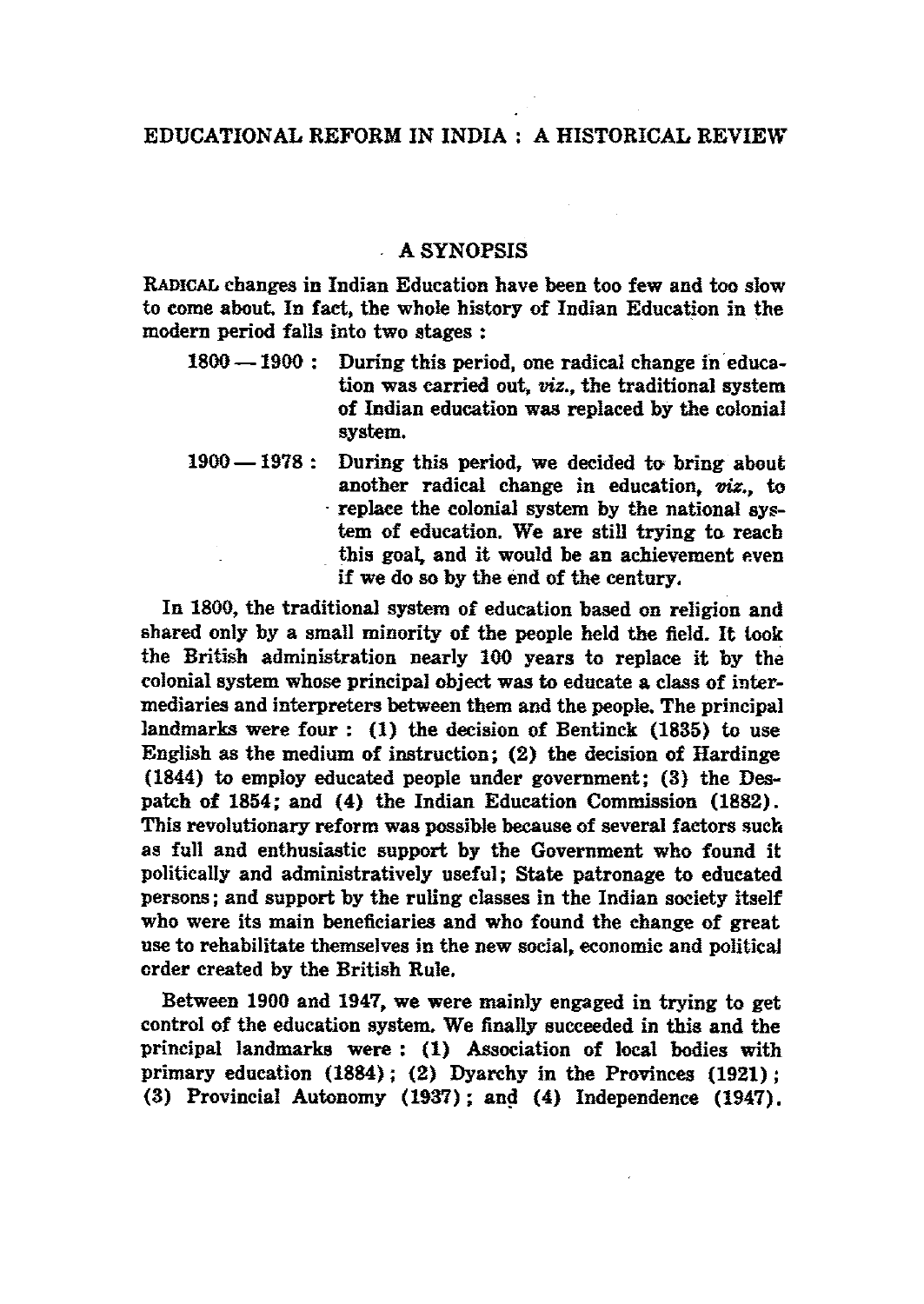We also used this period to plan out the concept and programmes of national education and to establish a few experimental institutions.

After the attainment of independence, the Central and the State Governments were expected to give the highest priority to education and create a national system of education as early as possible. This has not been done and all that has happened is that the same old colonial system has been expanded immensely with a few changes here and there. It is therefore necessary to review the entire position and to make an intensive effort to create a national system of education as early as possible and at any rate by the end of the century. This will involve

theory of a control set of the problem of

- $\frac{1}{\sqrt{1-x^2}}$  a fresh and hard look at all our concepts of national education, some of which have become out of date:
	- **Interest and interest in the complementary** and mutually supporting educational and social reforms;
	- -initiating a reform movement, both within the system and without: The process of the fact that the
	- co-operation between educational and socio-political workers;  $\frac{1}{4}$  ,  $\frac{1}{2}$  and  $\frac{3}{4}$  and  $\frac{1}{4}$  and  $\frac{1}{4}$  and  $\frac{1}{4}$  and  $\frac{1}{4}$  and  $\frac{1}{4}$  $\mathbb{Z}_{q}$  .  $\sim 10^{-1}$  M  $^2$ ak Para 2021
	- organization of a large-scale nation-wide movement to create the necessary social ethos.

Even when such major tasks are facing us, it is a pity that we waste our time and resources in 'playing' with education and in carrying out small, peripheral changes which often cancel out one another. This futile and even harmful effort should be given up and we should mobilize all resources, human and material, to build up a well-planned. nation-wide, vigorous and sustained effort to create a national system of education suited to the life, needs and aspirations of the people.

计编辑 医尿病病 医二次 电基准器 电视 For a climate his server we could be the good as the com- $\mathcal{L}_{\text{max}}$  and  $\mathcal{L}_{\text{max}}$  and  $\mathcal{L}_{\text{max}}$  $\alpha$  and  $\alpha$  is the stronger, we assume that the stronger of the stronger of the stronger of the stronger of the stronger of the stronger of the stronger of the stronger of the stronger of the stronger of the stronger of  $\mathcal{L}^{\text{max}}_{\text{max}}$  and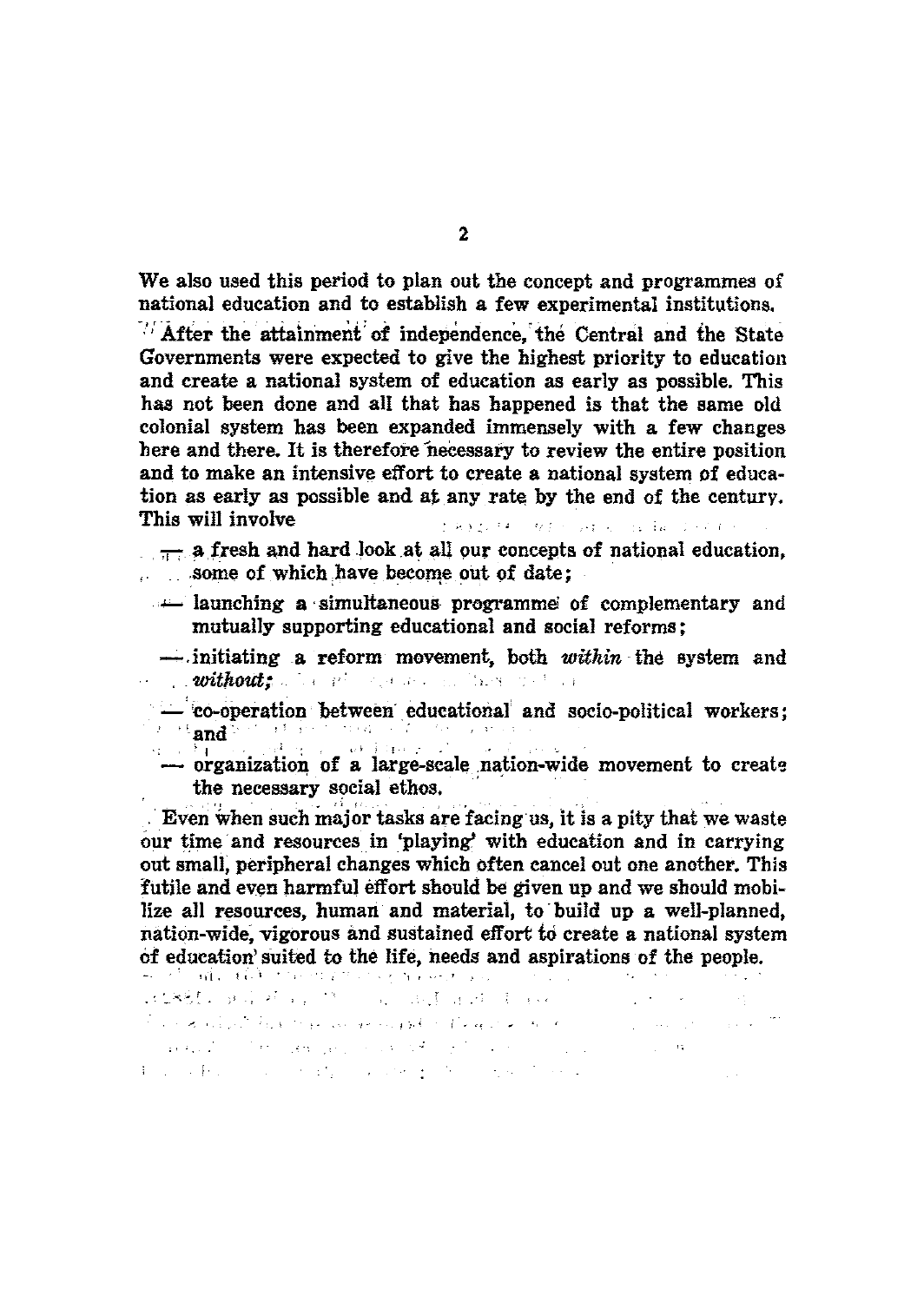# EDUCATIONAL REFORM IN INDIA : A HISTORICAL REVIEW

I am very grateful to Prof. V. M. Dandekar for inviting me to deliver the R. R. Kale Memorial Lecture this year. I deem it both an honour and a privilege. I shall, with your permission, use this occasion to share with you some of my thoughts on educational reform in India.

# Two Contradictory Views

When I discuss the problem of educational reform with the members of the public, I generally find that two contradictory sets of views are held.

(1) One group of people complains about too many and too frequent changes in education. For instance, they complain about frequent transfers of teachers, frequent changes in curricula and the even more frequent changes in text-books, the recent obsession with the pattern of school and college classes in which all possible permutations and combinations of  $10+2+3$  are being bandied about. frequent and often arbitrary changes in grant-in-aid codes, a bewildering variety of rules and courses, not only from state to state but from university to university, and so on. In the good old days, they say, what was good enough for one's father was good enough for him: but today, what was good enough for one's eldest son does not seem to be good enough for his younger brother. They also complain that, while in the past, one found a fairly uniform system of education all over the country, today things seem to vary, not only from State to State, but even from one part of the state to another. The main demand put forward by this group is for *stability* and *uniformity* to overcome the problems arising from too many and too frequent changes and too many local variations which hurt the increasing mobile population.

(2) The second group of people complains that the change in education is too little and too slow, that the education system introduced by the British administrators is still basically intact, and that we need an immediate and radical reconstruction of the education or an educational revolution. They also complain about the rigidity of our system. which is basically uniform in all parts of the country and which does not readily permit variations to suit local conditions and needs. On the whole, therefore, this group makes an exactly opposite demand and asks for a radical reform, elasticity and diversification.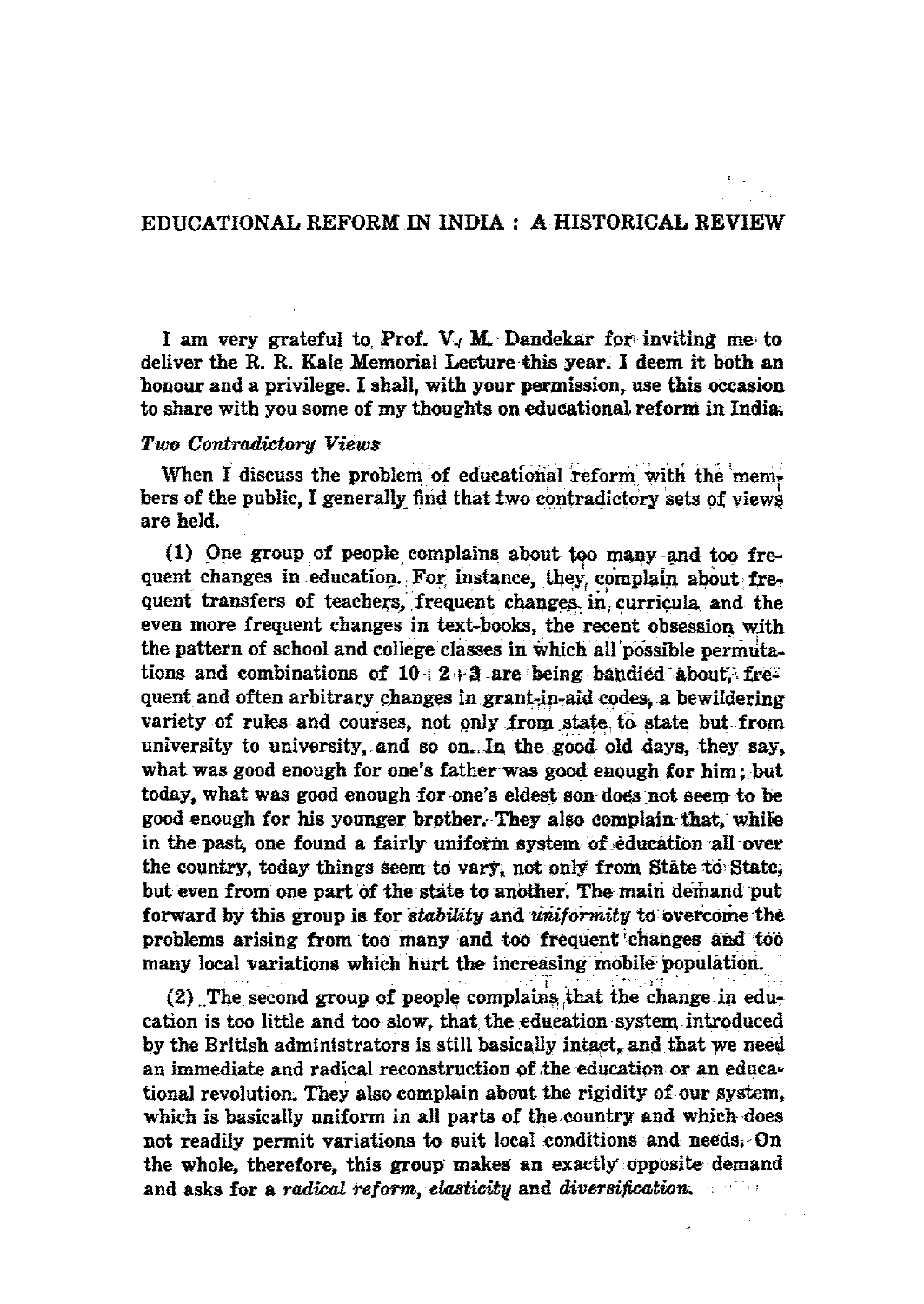Of course, there is some truth in both these view-points; or better still, they represent two different aspects of a common phenomenon which I propose to examine in the historical context.

#### *Three Stages in Major Educationat Reform*

From the point of view of major educational reforms, the history of education in modern India can be divided into three periods .

 $(1)$  1813-1900: This was the period in which the first major reform in modern education was slowly, but steadily and firmly implemented, *viz*, the traditional educational system was almost wholly replaced by the colonial one.

(2) 1900-1947: This was a period when the control over the education system gradually passed from the British administration to the Indian people; and Indians did continuous and considerable thinking about the National System of Education they would like to create, and also experimented about their new ideas on a limited scale.

(3) 1947-1978: This is a period in which we' are trying, without much success so far, to create a National System of Education suited to the life, needs and aspiration of the people.

1 shall discuss these three periods seriatum

# *The First Major Reform* (1818-1900) ,

At the opening of the nineteenth century, we had a limited system of formal education consisting of some institutions of higher learning and a much large number of elementary schools. The Hindu institutions of higher learning (the *Tols* and *Pathashalas*) used Sanskrit as the medium of instruction and were open only to the higher castes traditionally authorised to study the Vedas. The institutions of higher learning of the Muslims (the *Madrassahs)* used Arabic and Persian as media of instruction and, though mostly used by Muslims, were open to Hindus as well, and many Hindus did study Persian which was the language of the Moghul court. Both categories of institutions were mediaeval in character and basically oriented to the study of religion. Their enrolments were also small, Jess than one to a thousand of the total population. The elementary schools were comparatively humbler institutions which taught the three R's to those who wanted to learn them and the Muslim *maktabs* also taught reading of the Koran in addition. The enrolments of even these institutions were not large—about one to five per cent of the total population of children in the age' group 5-15 and these consisted mostly of the children of the well-to-do Bocial groups and the literary or higher castes. Girls, when they went to school at all, were extremely few; and the scheduled castes and'scheduled tribes'who lived on the fringe of the society had hardly any access to the system. The vast bulk of the people, there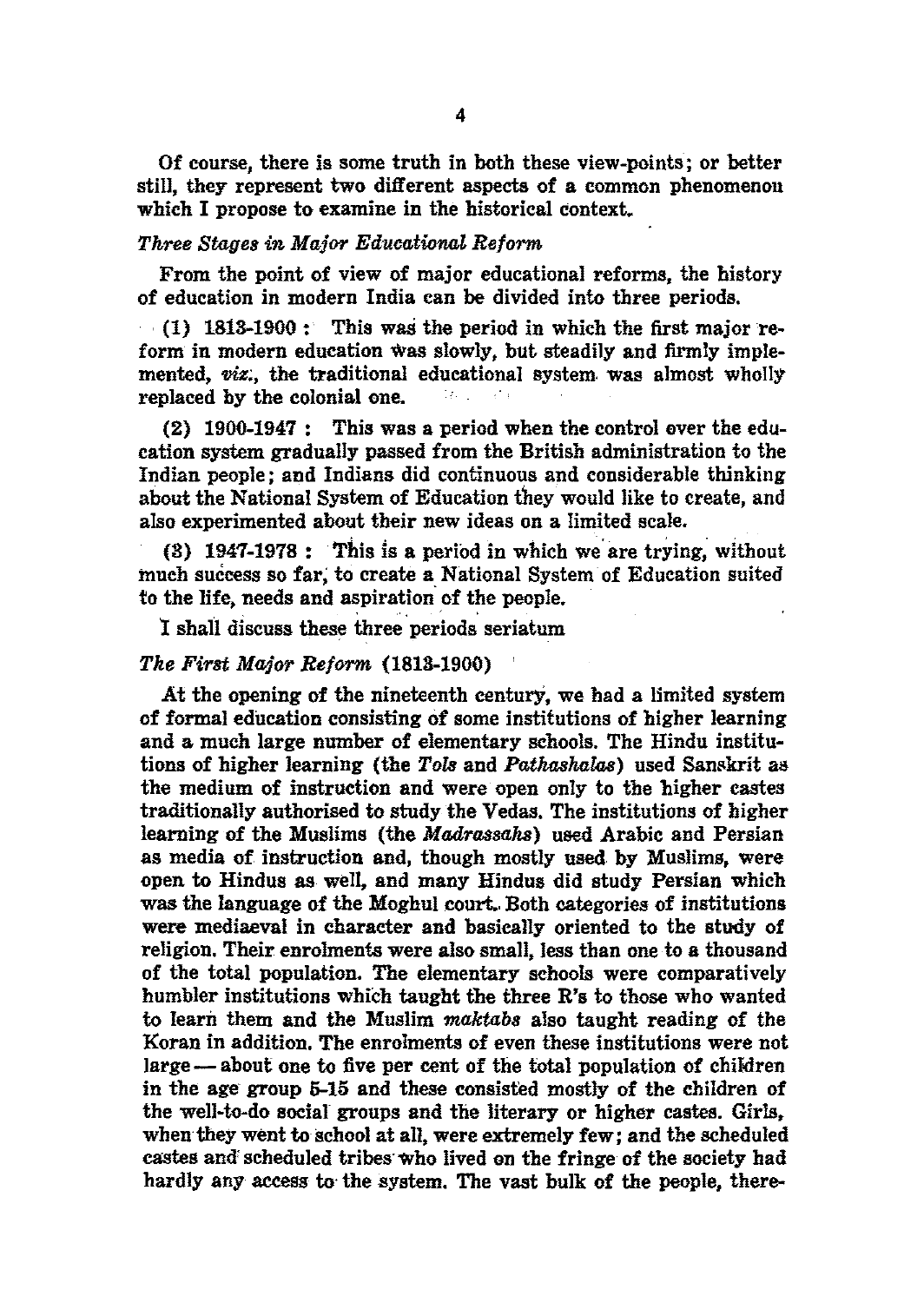fore, were educated in the incidental and non-formal channels of education which initiated them to the- essential vocational skills, introduced them to the traditional social culture, and helped them to adjust themselves to their lonely and unenviable station in life.

The Charter Act of 1813 required the East Indian Company to deve-, lop a programme for the education of the Indian people. Faced with this challenge, the officials of the Company had three options :

(a) They could leave the indigenous system of education as it was and merely provide it with state support. This was tried, for instance; when Sanskrit colleges were established at Pune and Varanasi.

(b) They could accept the indigenous system of education as the principal operational instrument but try to improve it by introducing: modern knowledge through the Sanskrit medium. This was the view of the Classicist group led by H. T. Prinsep.

(c) They could ignore the indigenous system altogether and create a new system of education which would teach Western literature, philosophy and science through the medium of English. This was the view of the Anglicists led by T. B. Macaulay,

After a short struggle which was unequal from the very start, it was the third group that won the battle in 1835 when Lord William Bentinck made English the language of courts and administration and directed that the grand objective of education was to spread Western knowledge through the medium of English. The popularity of the system, which had the strong support of enlightened Indian leaders like Raja Ram Mohan Roy, was assured when Lord Hardinge promised jobs under government to those who were educated in the new system (1844). The system therefore grew rapidly and under the guidance of policy laid down by the Despatch of 1854 and the Indian Education Commission (1882), entrenched itself fully in the country by 1900. Over the years, this colonial system developed a three-tier. pattern which consisted of elementary schools (which generally used the Indian languages as media of instruction), secondary schoois (which generally taught English as a second language to,begin with and then nsed it as a medium of instruction), and colleges and universities (which invariably used English as a medium of instruction).

This revolutionary reform was possible because of several factors which need mention, *viz.*, full and enthusiastic support by the Government who found it politically and administratively useful to create a class of intermediaries and interpreters between them and the people; State patronage to educated persons; and support by the ruling classes in the Indian society itself who were its main beneficiaries and who found the change of great use to rehabilitate themselves in the new social, economic and political order created by the British Rule.

╲

-- - -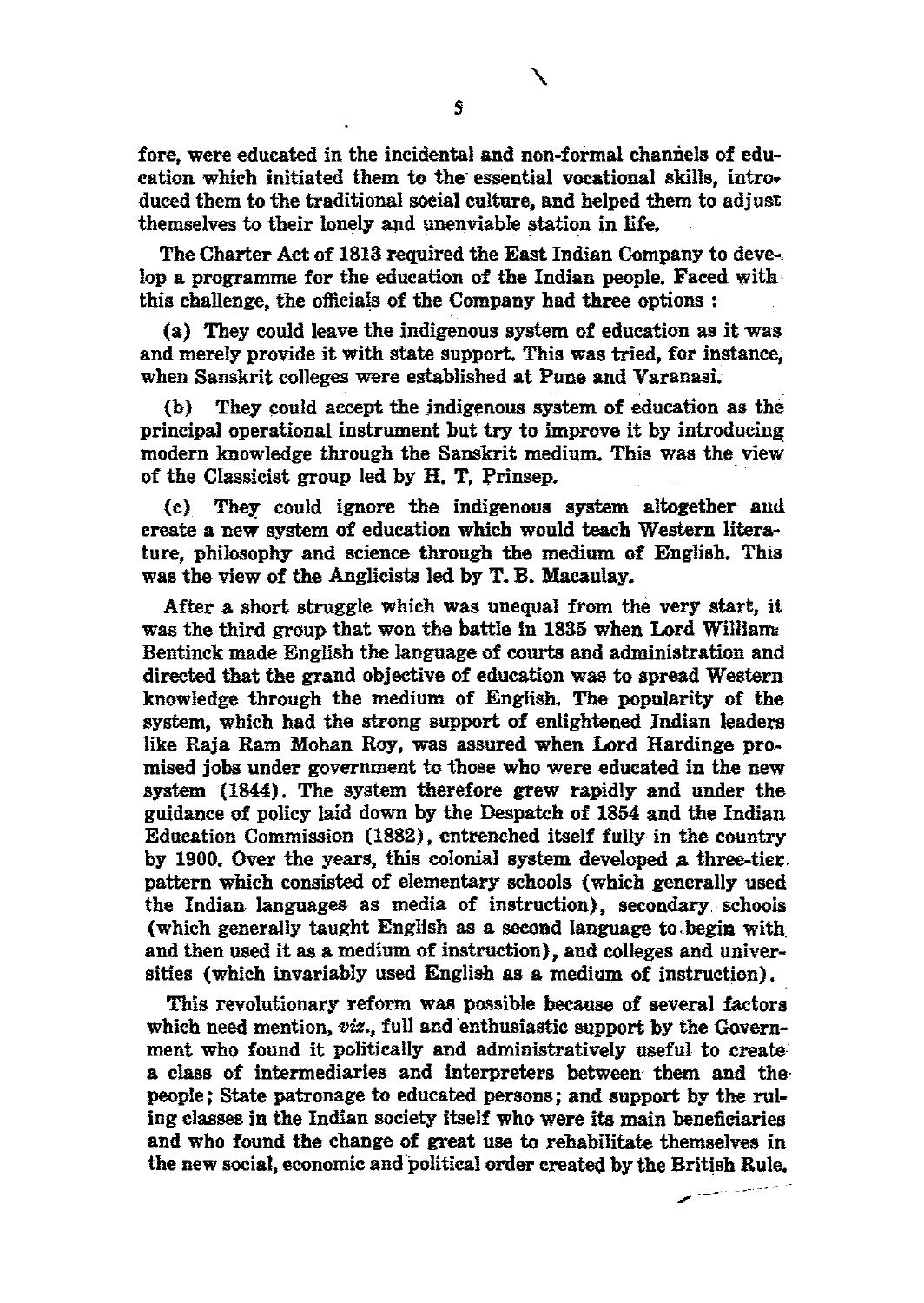This major educational reform unleashed three major movements which are still in progress,  $viz$ , secularization, democratisation and modernisation. I will briefly refer to each of them.

(a) *Secularization:* As I said earlier, the traditional education system was essentially religious. But the sheer force of circumstances compelled the new educational system to adopt a secular stance. The decision was not easy. The missionaries who pioneered the educational effort in India wanted the religious character of schools to continue with the substitution of Christianity for Hinduism and Islam. But this was not politically convenient to the government which evolved the doctrine of social and religious neutrality for sheer survival. Nor was. government prepared to support the teaching of Hinduism and Islam. Ultimately, a compromise formula was evolved: the schools should be open to all children, irrespective of caste or religion; the government schools should not provide any religions instruction; the private schools, on the other hand, may provide a religious instruction of their choice; but any parent who objects to such instruction shall have the right to withdraw his child from such instruction *without* withdrawing him from the school itself. For want of a better formulation. this decision continues to hold the field even today and has been embodied in the Constitution.

Within the Hindu fold, this move towards secularisation had one healthy effect. The study of the Vedas and Sanskrit had, in the past, been restricted mostly to the Dvija castes. Now this study was thrown open to all the Hindu castes, including the Scheduled Castes. In course of time, therefore, these so-called lower castes began to study Sanskrit books and sacred literature and have now become teachers in these fields and even priests. This is a great achievement indeed. Unfortunately these studies are losing their popularity, due to the change of soeio-eeonomic conditions in the society as a whole. It is a great pity. One however wishes, from a cultural point of view. that these studies should gain momentum among the non-Dvija castes. It would certainly be worthwhile to organise a social movement for the purpose on a continuing basis.

(b) *Democratisation* : The second movement unleashed through this major educational reform was democratisation. The basie assumption of the traditional education system was that formal education is meant only for a few; and in actual practice also, persons belonging only to a certain soeio-eeonomic status had access to it. In the new educational system, however, the schools were open to all, irrespective of caste, colour, race, sex or religion. But this major victory had to be won after a prolonged struggle.

The first to enter the fray were girls. In the earlier years, government did not encourage girls' education for fear of offending ortho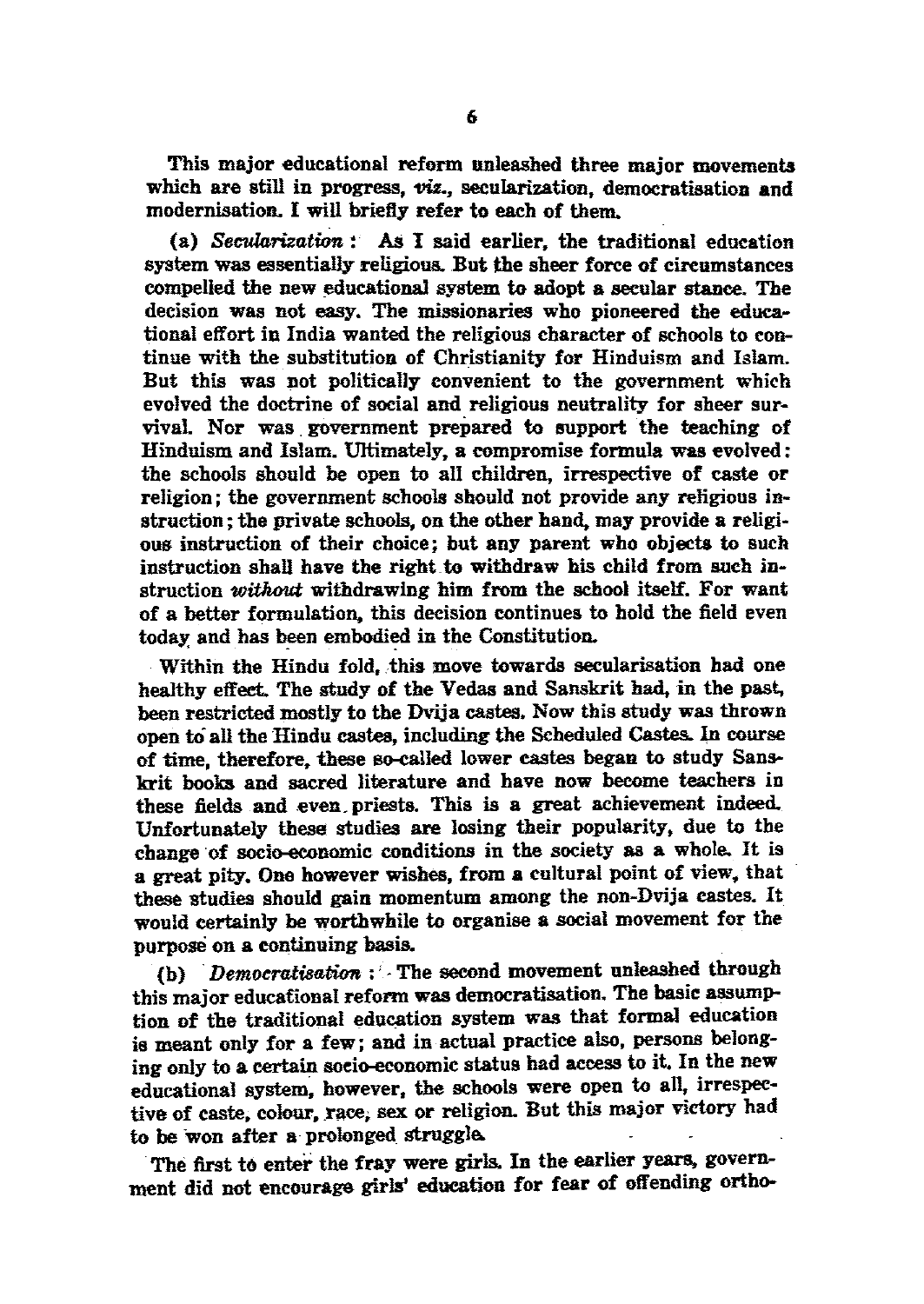dox public-opinion. But Dalhausie's clear orders of 1850 opened out government patronage to girls' schools; and their -education spread, first in urban. centres and then· in rural areas. especially as women teachers became available. It was the girls from the upper and middle classes that came in first and those from the lower classes came in later. The expansion first took place at the primary level and girls entered secondary and vocational schools, colleges and universities much later. This spread of education helped to raise the age of marriage and to improve their social status; and in their tum, these reforms accelerated the spread of education among women.

The Scheduled Castes or the so-called' untouchables had a more difficult battle to wage. In the beginning, they were not admitted to schools at all for fear that the caste Hindus would boycott a school which admitted the Scheduled Castes. But a firm decision was taken *not* to refuse admission to any Scheduled Caste. This had its desired result and their presence in the school came to be accepted, although grudgingly. Untouchability however still remained, and the Scheduled Caste students were not even admitted to the premises of the school when it was held in a temple and they were treated as a group within a group and were not allowed to touch or mix with the other students. Inspite of these difficulties, tne education of the Scheduled Castes made considerable progress.

Yet another aspect of the demecratization process was that education at all levels began to 'filter' down to different groups who occupied progressively lower positions in the social hierarchy. In the beginning, education was limited in practice to the higher literary castes. But as some individuals from the castes next lower down came into the system and benefited from it, they initiated a movement in their own castes for the further spread of education. When this movement. was fairly on the way. it was taken up by some other castes who were' still lower down and who took a somewhat longer time to come into the system and to realize its advantages; and so on. Similarly, the movement which was originally restricted mostly to Hindus was gradually picked up by the Muslim community also. By 1900, the order of the spread of education among the people was the advanced Hindu! castes, Muslims and the backward Hindu castes.  $\mathbf{I}$ 

It must be pointed out however that this process of democratization was very limited. It did not recognise the right of *every* child to receive education. It did not include programmes of liquidating illiteracy or providing compulsory primary education. It did not even include an intensive effort at increasing enrolments on a voluntary basis. In spite of these limitations, this decision to throw the schools' open to all children, irrespective of caste, religion, sex, race or colour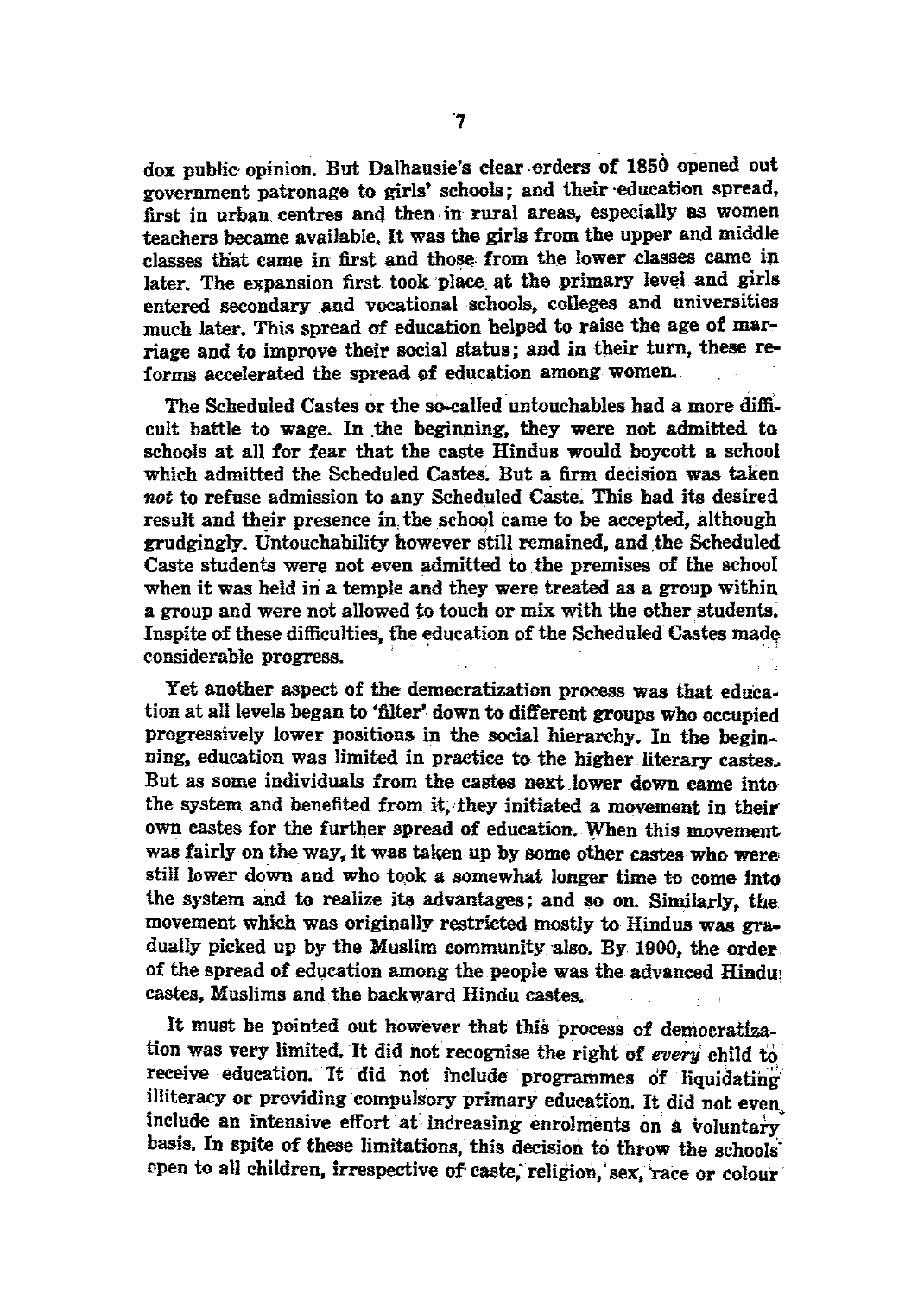did constitute the first major step in democratization and should be. welcomed as such.

(c) *Modernization:* The third movement which this educational reform initiated was that of modernization. Indians had lost contact with the outside world and had begun to stagnate. English opened a window on the world and enabled them to relate themselves to the world outside. This had a very stimulating effect and led to a cultural renaissance and several social reforms. As Gokhale said, English education liberated the Indian mind from "the thraldom of old world ideas". This renaissance gradually spread to alI walks of life and led to a flowering of Indian languages and of the literature in them.

# *From Colonial to Indian Control (1900 -1947)*

In the early years of the nineteenth century, the Indian people (which only meant the educated upper and middle classes and higher castes) were generally in favour of the new system of education and appreciative of its advantages. By 1900, however, they began to realize that the colonial educational system could not be considered an unmixed blessing, that it had more or less outlived its utility, and that a stage had been reached when its disadvantages rather than its advantages were being felt more acutely. For instance, the colonial rather than liberal aspects of educational policy began to come to the fore; and as time passed, the British rule began to emphasise 'control' of private Indian enterprize in education rather than its development, loyalty to the crown rather than a sense of patriotism (which often came to be described as indiscipline), narrow training for employment under government rather than spread of liberal education as such, and a mere command over English language rather than acquisition of knowledge, skills or values. While educated Indians were given employment under government to an increasing extent, care w 18 taken to see that all important posts were held only by the trusted Britishers. Similarly, the secular policy was found to be more negative than positive and the schools did very little to foster a really secular outlook. Nor was any attempt made to foster moral values through appropriate methods. In the same way, the democratization process was halted because of the continued neglect of mass education and the programme of modernization suffered because new values suited to modern life did not grow even while the traditional values continued to languish. The study of English had first stimulated the development of Indian languages. But its continued dominance in administration, trade, commerce, industry and education began to interfere with their further development; and so on. A strong feeling was therefore created that the colonial educational system established in the early nineteenth century had outlived its utility and that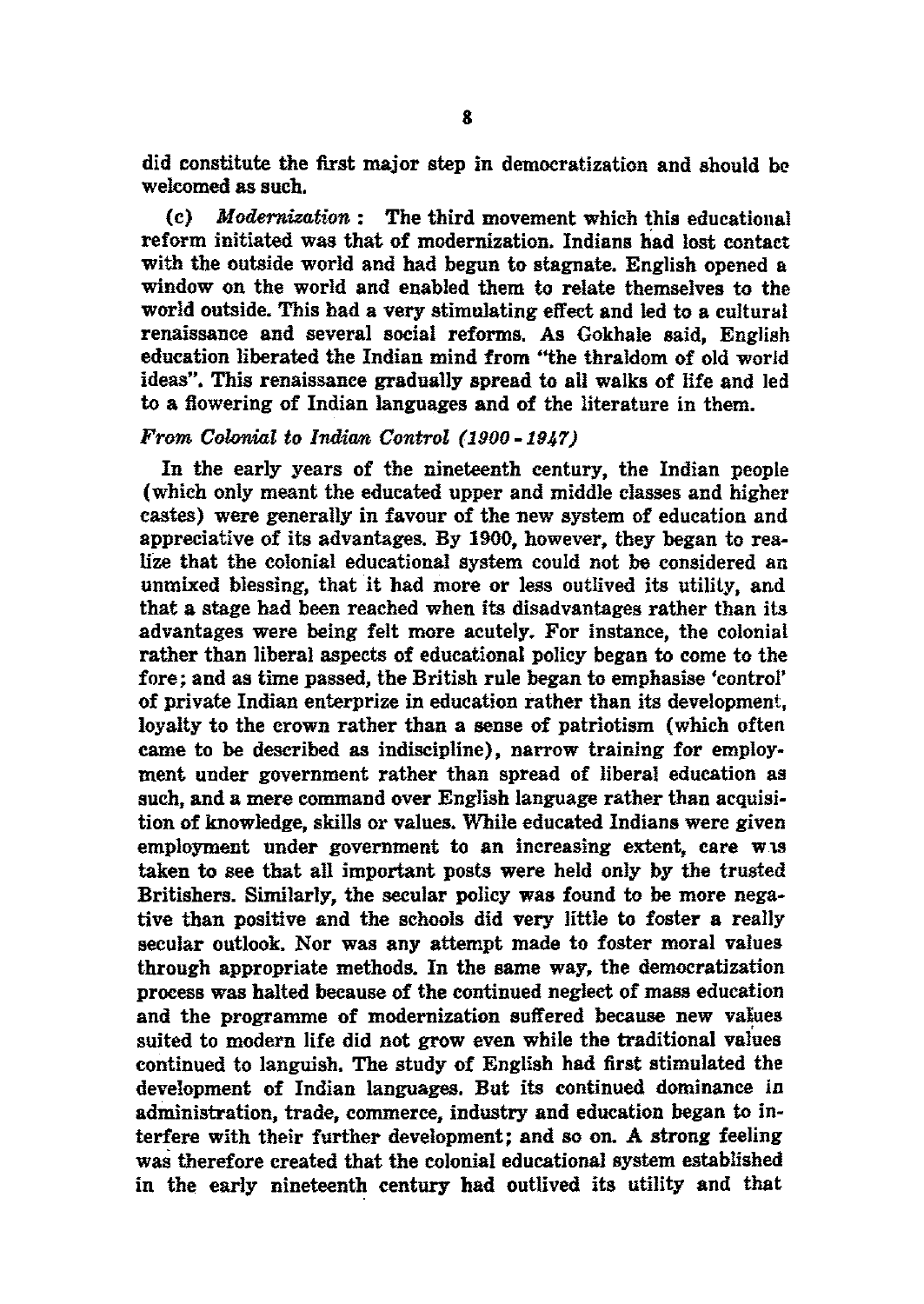the country would not progress further unless another major educational reform was attempted.

It is necessary to draw pointed attention to the main thrust of the second major reform in Indian education. Whereas the first major educational reform was mainly social and cultural and was based on the conflict between the traditional educational system and the modern one with its emphasis on secularization, democratization and modernization, the concept of this second educational reform was mainly political and was based on the conflict between the interests of the colonial administration and the demand for self-rule made by the Indian people. In popular parlance, this may be called the struggle to create a national system of education.

A key-note of this movement is probably best contained in the Resolution on National Education adopted by the Indian National Congress in 1906 which said : "A time has now arrived for the people all over the country earnestly to take up the question of national education for both boys and girls, and organize a system of education, literary, scientific and technical, suited to the requirements of the country, on national lines under national control and directed towards the realisation of national destiny." The movement thus initiated was kept up till 1947 and took four main forms : boycott of official schopls and colleges as an important aspect of political struggle for freedom; defining the concept and working out the programmes of the national system of education which the country needed; conduct of a few institutions outside the official system where experimental work on national education could be undertaken; and struggle to gain control over the official education system.

## (1) *The Boycott Movement:*

The boycott movement got a boost whenever the political struggle reached a high pitch as, for instance, in the movement against Bengal partition or the non-cooperation, civil disobedience and quit-India movements. Its main achievements were to focus public and official attention on educational reform.

# $(2)$  Concept and Programmes of National Education :

A more positive effort made during this period was to clarify the concept and programmes of national education. For instance, the long debate over the subject clarified the following issues amongst others:

(a) The national education system cannot be a pale imitation of the British education system (as the official system was or tried to be). It had to be newly designed to meet the needs of life and aspirations of the people, and it should help to create, not a *le8ser* England, but a *greater* India.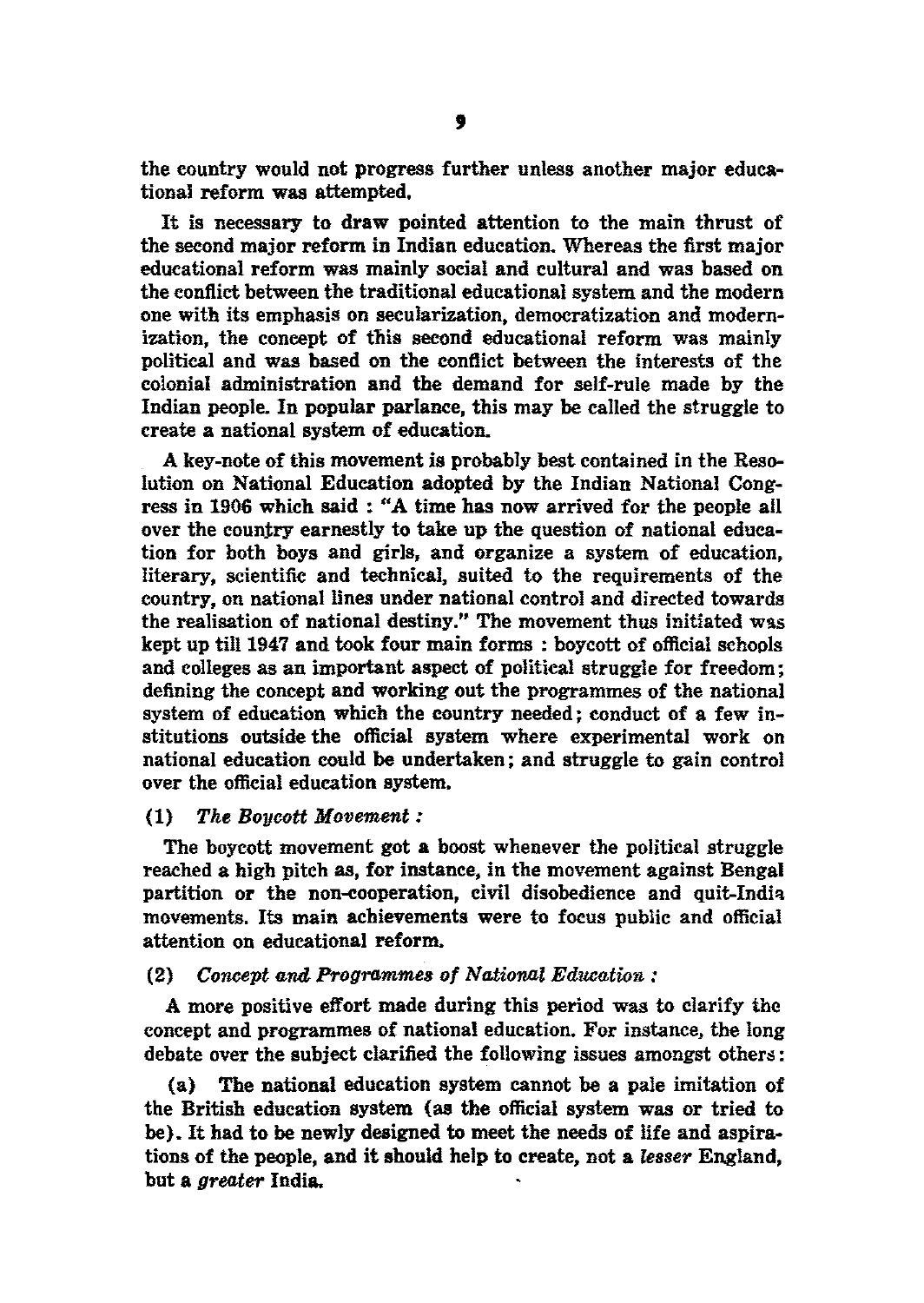(b) The national education system is an essentially *Swade8hi* product but not a chauvinistic one. Modernisation does not mean losing one's roots or the substitution of the Eastern culture by, the Western. It should really mean being more Indian, drawing increased sustenance from our own glorious past, and simultaneously making a synthesis of all that is best in the East and the West. As Gandbiji said: "I would like the winds from all corners of the world to blow in freely through the windows of my house, but I would not like to be blown off my feet by any".  $\mathbf{E} = \mathbf{E} \times \mathbf{E}$  . Let

'(c) The national education system must emphasize the "values of equality, justice, freedom and dignity of the individual and must strive to cultivate a rational, scientific temper and a secular outlook.

(d) The national system of education must emphasize the education of the people, and especially the two programmes of liquidation of illiteracy and the provision of universal elementary education for all children.

(e) The national education system must emphasize the culture of work, the dignity of manual labour, vocational and professional education which was greatly neglected by the British and an intensive development of science and technology.

(f) The national system of education must reduce the undue importance given to English in the colonial system. In it, the Indian languages must be fully developed and used in administration, courts, competitive examinations, and education. The national link should also be an Indian language (Hindi) and at the international level, we should promote a study, not only of English but also of all other important languages like French, German, Russian, Spanish or Arabic.

(g) The national education system should emphasize a study of Indian culture and the cultivation of moral and spiritual values.

The debate on the subject which raged between 1906 and 1947 and in which veterans like Swami Vivekanand, Rabindranath Tagore, Lala Lajpat Rai, Mahatma Gandhi, Jawaharlal Nehru and Dr. Zakir Hussain took part is extremely stimulating. It needs to be studied more widely and in greater depth.

Before leaving the subject, one point needs to be stressed. In the debate on the national system of education, two issues should have received much greater attention worthy of their significance. The first is the manner in which the forces of secularization, modernisation and democratization could be strengthened; and the second is the administrative and financial aspects of the problem dealing with such matters as decentralization, elasticity and dyriamism, freedom to experiment and innovate and general economies and reduction in unit costs which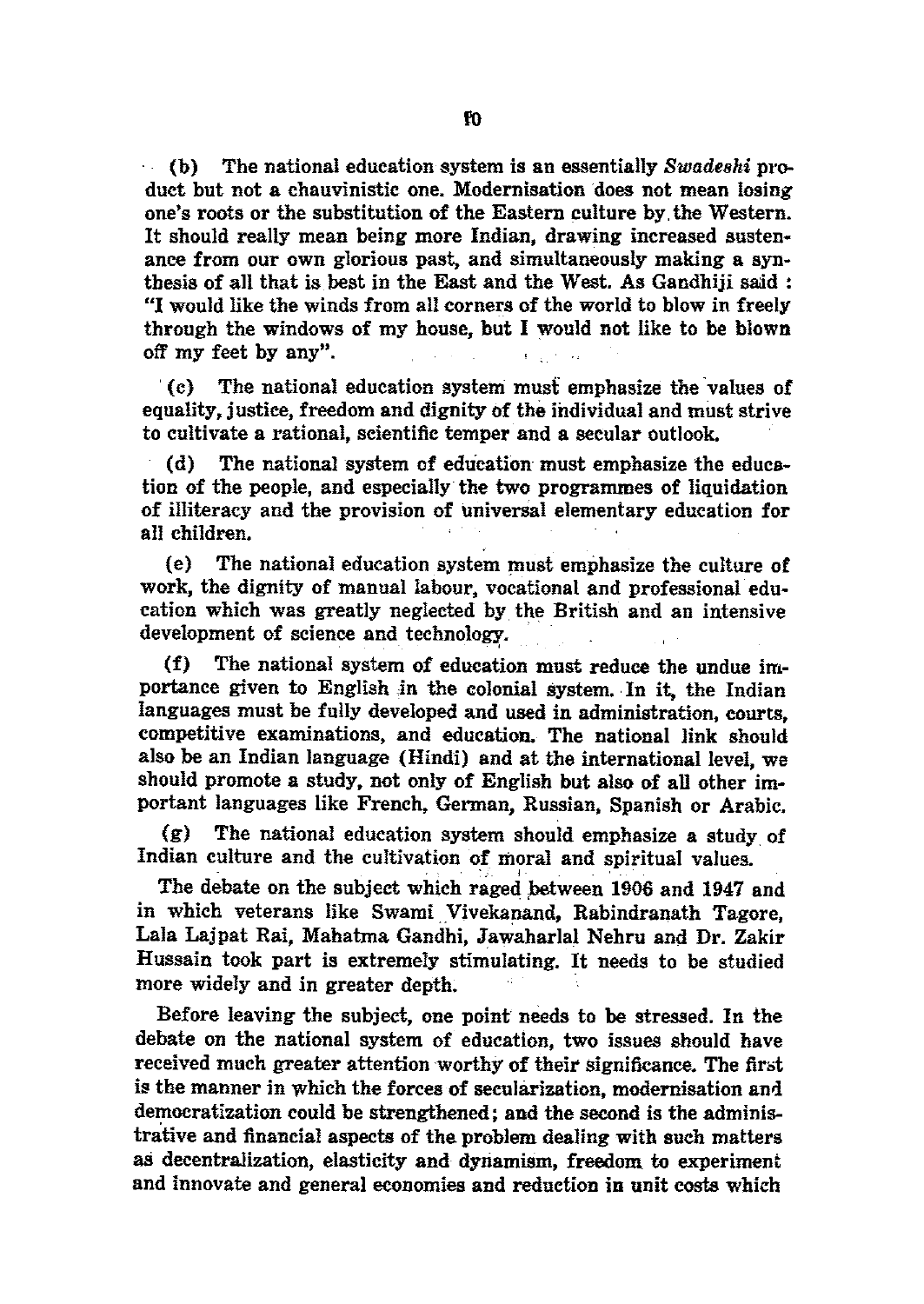will ensure that a national system of education with adequate coverage and quality can really be created and maintained within the resources available. But unfortunately, they were not studied on an adequate scale; and this did become a major weakness which hampered the implementation of the national system of education to a considerable extent.

# (3), . *Experimentation:*

During this period, nationalist leaders also established a few eKperimental institutions of national education like Gujarat Vidyapeeth, Jamia Millia or Vishwa Bharati. They did some useful pioneer work. But their number was too small to make an impact on the formal system.

# (4) Indian Control:

The programme of getting control over the education system was most emphasized during this period and also fully achieved. A beginning in this direction was made as early as 1884 when Lord Ripon decided to create local bodies and vest them with some authority in primary education. The next step was taken in 1919 when the system of dyarchy was introduced in the Provinces and the control over certain subjects was transferred to Indian Ministers. Under this plan, education was treated as partly all-India, partly reserved, partly transferred with some limitations and partly transferred without limitations. In 1936, under the scheme of Provincial Autonomy, all aspects of education (except a few reserved for the Government of India) were transferred to Indian control. Finally, with the attainment of Independence in 1947, the whole of education came under Indian control and the people were in a position, for the first time in modern history, to direct it towards the realization of a national destiny.

# *Implementing the Second Major Educational Reform (1947-1978)*

What have we done to implement the programmes of national education in the last 30 years and to translate into action the dreams and visions we built up and tbe promises we gave to the people during tbe earlier period (1906-47)? This is the one significant question to be asked in the evaluation of educational development in the postindependence period. I am afraid, the answers to this question are far from reassuring.

(1) First, let us take tbe approacb adopted to solve the problem. In view of the earlier commitments of the national leadership, one would expect that educational reconstruction should have been accord-· ed the highest priority on the attainment of independence, that a Com-· mission to deal with the problem comprehensively should have been; appointed without delay, and that the report of such a Commission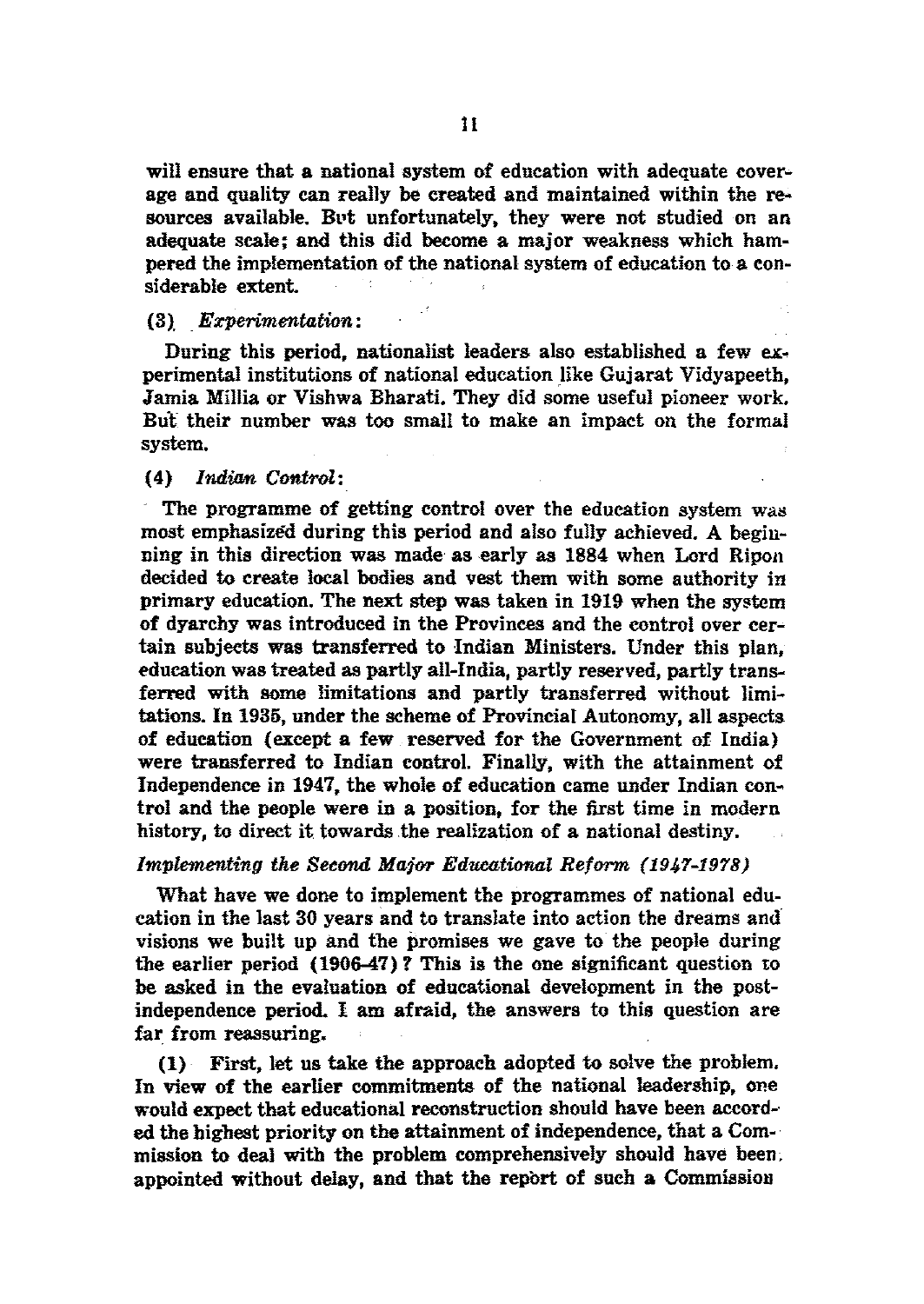should have been implemented in a sustained and vigorous fashion so that a national system of education would have been created in a period of 10-20 years. But somehow this was not done. Education was dealt with in a piecemeal rather than in a comprehensive fashion. A University Education Commission was appointed in 1948 and a Secondary Education Commission in 1952. A Primary Education Commission, however, was never appointed. A Commission with comprehensive terms of reference was appointed for the first time in 1964; but its valuable report has remained mostly unimplemented so far.

(2) Even if one asks a question of priorities, it becomes at once evident that education did not receive adequate inputs of additional funds; and that a large part of the investment made went to waste because of the ineffectiveness and inefficiency of the system which we did not try to correct. What is worse, the essential human inputs of hard, sustained and dedicated work by teachers, students and administrators were never adequately made.

(3) In the same way, programmes of national education which had been accorded very high priority in the earlier debates were also largely neglected. For instance, the problem of liquidation of illiteracy received very scant attention. The programme of providing universal elementary education for all children in the age-group  $6 - 14$  continued to languish in spite of the self-imposed constitutional directive to complete it in ten years. The scheme of basic education never made any real headway. The importance of English increased rather than decreased; the cause of Hindi actually received a set back; and the Indian languages did not make adequate progress. No effort was made to evolve positive programmes to promote a secular outlook nor to cultivate social, moral and spiritual values. Even experimental institutions of national education received a set back. As they did not think it necessary to remain outside the system after independence, they were given grants-in-aid; and very soon it was found that instead of having an impact on the general system, they lost their own earlier character and became a part of the formal education system itself.

(4) Under the colonial rule, a dual system of education similar to the one that existed in England had been created in India as well. That is to say, the educational system had a small sector of good private schools (mostly using English as medium) and a few first-rate colleges which were mostly utilized by the small minority of the rich and wellto-do classes. The children of the common man on the other hand were required to attend only the government or other private institutions of good quality. It was expected that this dualism would be eliminated altogether. Instead, it actually increased. In fact, the English medium special schools and Public schools expanded as never before.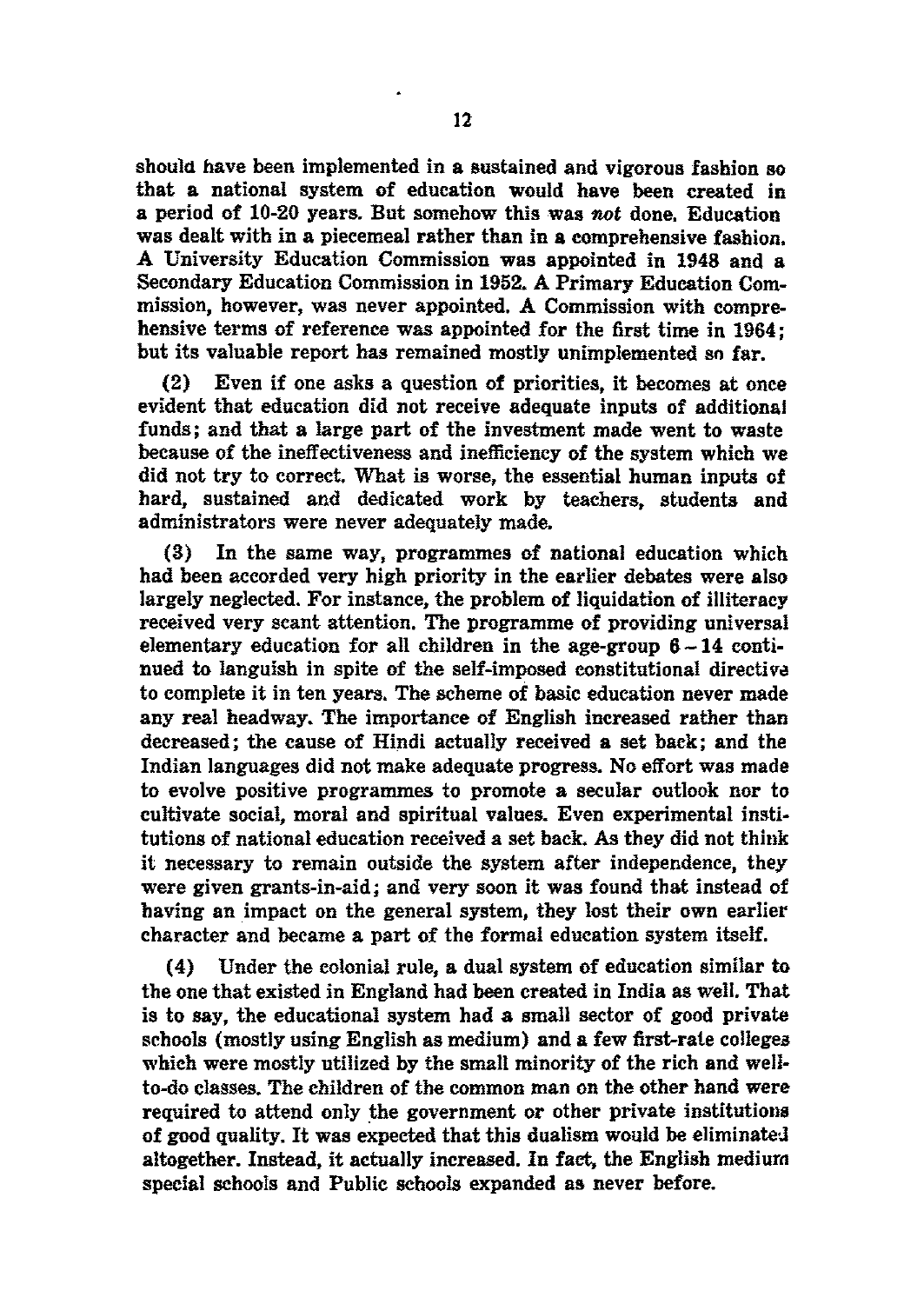(5) It was hoped that the small class, mostly educated, which came to power in 1947 would use this opportunity for improving the standards of living of the poor and for educating them. It was, however, found that this did not happen; and the ruling class or classes used their authority shamelessly to strengthen their own position. For instance, tremendous resources went into the development of secondary and university education which mostly benefited the haves and wherein there was a large element of public subsidies. Standards were improved, at public cost, in certain sectors or categories of educational institutions which were mostly attended by the upper and middle classes while they were allowed to deteriorate in the rest of the system which catered to the needs of the common man.

(6) In a vast and plural country like ours, we need a policy of decentralization, promotion of diversity and elasticity, and full freedom to experiment and innovate if, even within the broad framework of a national policy. we are to relate education to the life, needs and aspirations of the people. But our craze for uniformity and centralisation still continues, making the system extremely rigid and inelastic. In this situation where either everybody moves or none moves, the usual result is that nobody moves.

(7) The processes of secularization, democratization and modernization were initiated by the colonial educational system in the nineteenth century itself. In the national system of education, it was our duty to strengthen them. But we have paid no adequate attention to this very significant problem (except to the extent expansion, which we have stressed so far, assists in democratization), either in the debate on the national system of education or in our attempts at educational development in the post-independence period.

This list of failures can be easily multiplied but it is hardly necessary to do so. From what is stated above, it becomes evident that, instead of making a planned, vigorous and sustained effort to create a national system of education as we had promised to the people, we have merely secured a large linear expansion of the colonial system (with, of course, many marginal changes), probably for the simple reason that it benefited us, the ruling classes. Consequently the task of creating a national system of education to which we pledged ourselves as early as in 1906 is still unfinished, even after thirty years of independence. This shows that basic changes in Indian education are too few, too slow and too difficult to be brought about.

# Some Suggestions for Action.

I do not think that this evaluation will be seriously challenged. I shall therefore desist from elaborating it any further. Instead, I would like to discuss why this happened and what we should do to ensure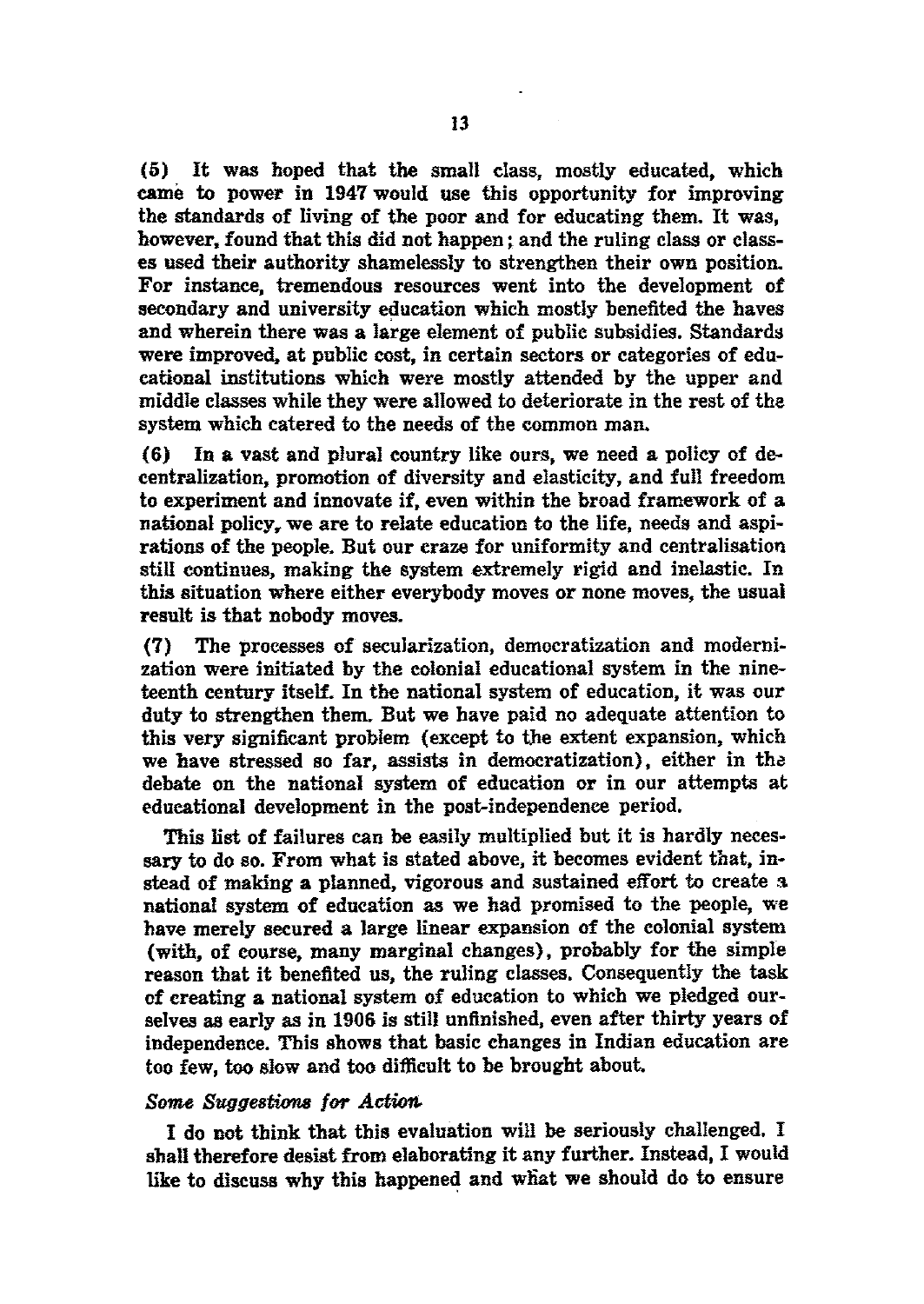that the situation is radically changed and that we do create a national system of education, of adequate coverage and good quality, at least by the end of the century.

My first suggestion from this point of view is that *we must give a fresh and hard look at aU our ccmcepts ami programmes of national education.* As I have said earlier, most of this thinking was done between 1906 and 1947. In spite of the almost continuous churning of educational ideas in the post-independence period through innumerable Committees and Commissions, the basic contours of this thinking still remain the same. Two main sources through which an input of live ideas is made into the reform of an educational system are (1) intensive research and (2) experimentation and innovation. In our country, the first is still in its infancy and the second is more conspicuous by its absence. Probably the best effort ever made in this direction is the Report of the Education Commission (1964-66). But apart from its weaknesses which are better appreciated at this distance of time, it has also become out of date at present. When one talks of a national system of education, therefore, one tends to repeat old concepts and ideas almost ad *nauseum* and seems to have learnt nothing by the events of the last seventy years. This will not serve the purpose we have in view. As the Education Commission itself pointed out: "In the rapidly changing world of today, one thing is certain. Yesterday's educational system will not meet today's, and even less so, the need of tomorrow". There is therefore absolutely no escape from preparing a new blue-print for the national system of education, after taking into consideration all our experience of the last seventy years and all the latest thinking on the subject, both in India and in the world.

The formulation of a plan is no doubt important. But it is certainly not the most difficult step in the process, especially for a people who are notorious as 'good planners and bad implementers'. What we need to emphasize most is implementation and that involves detailed attention, both to the processes and to the agents of change.

Regarding the *processes of change*, I would like to make three points:

(1) Education is a sub-system of the society; and consequently, educational and social changes have to go together. Unfortunately. our assumption so far has been that it is possible to make a radical change in the educational system even within the existing society and that this educational change will initiate a process which will bring about the desired social change also. Experience has shown that this assumption is not correct and that entrenched social, economic and political forces resist all educational changes they do not like and very often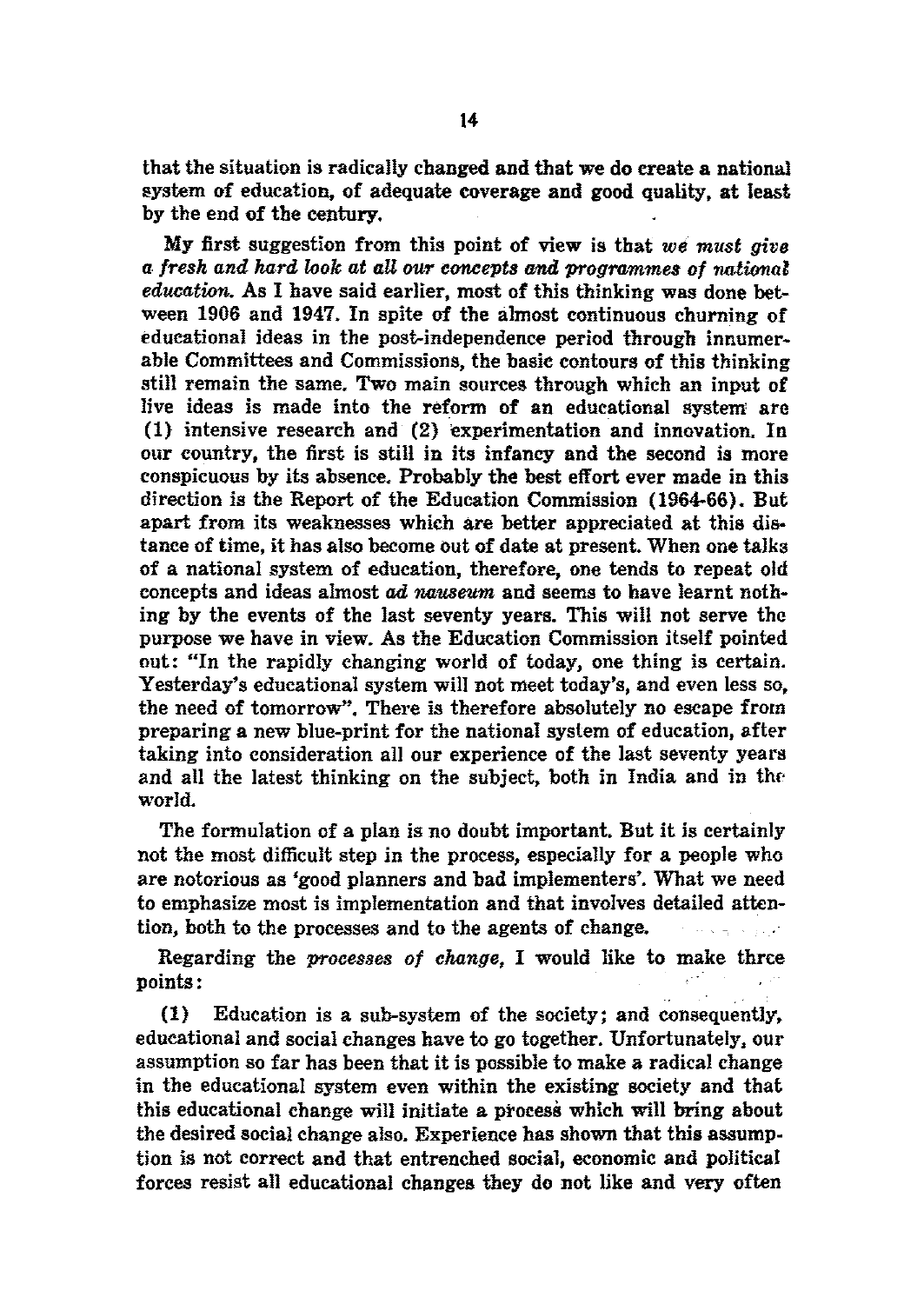succeed in preventing or slowing them down. We must therefore act on the more legitimate assumption that we. can get the best results when we try to bring about simultaneous and complementary social and educational changes that strengthen and support each other.

 $(2)$  Similarly, educational changes are best carried out when pressures in their favour are created simultaneously both *witkin* and without the educational system. We must therefore organize massive educational programmes outside the system; and at the same time, we should also ensure that. all progressive forces within the system are stimulated, encouraged and assisted. to experiment and to innovate.

 $(3)$  Radical changes in education can be best brought about when there is a strong' national movement in their support. Such a movement develops better motivation among the people and the workers, provides a proper setting, creates the needed ethos, and improves the level of performance of all workers. In fact, it would be impossible to think of implementing a large-scale programme of educational transformation without such a movement to support it. Let us not forget that in avast country like India, with its innumerable complex problems to solve, the scale of the reform movement is a major factor that can contribute to success.'

Many a well-meant effort at radical reform has failed in the past because these factors were not adequately emphasized. We should avoid such mistakes in future.

Regarding the *agents of change* also, our assumptions of the past need a re-evaluation. In the pre-independence days, there was naturally an emphasis on non-official effort and an under-emphasis on official support which would not have been available any how. In the postindependence period. on the other hand. there has been an overemphasis on the effort of the Central and State Governments and the bureaucracy who were supposed to do everything that needed to be done. The Education Commission (1964-66) assumed that the radical changes needed in the educational system can be carried out by teachers and students if the necessary lead and support is provided by the Central and State Governments. Neither of these hopes have been realized. The Central and State Governments have often played a conservative role and protected mainly the interests of the upper and middle classes whom they really represent. Both teachers and students have also shown a class bias and have not stood firmly in favour of those radical changes which would affect them adversely or help the underprivileged groups. It has, therefore, now become obvious that the radical educational changes which we need can only be brought about if the people themselves are intimately involved and if the programme is supported by a nation-wide movement to bring about a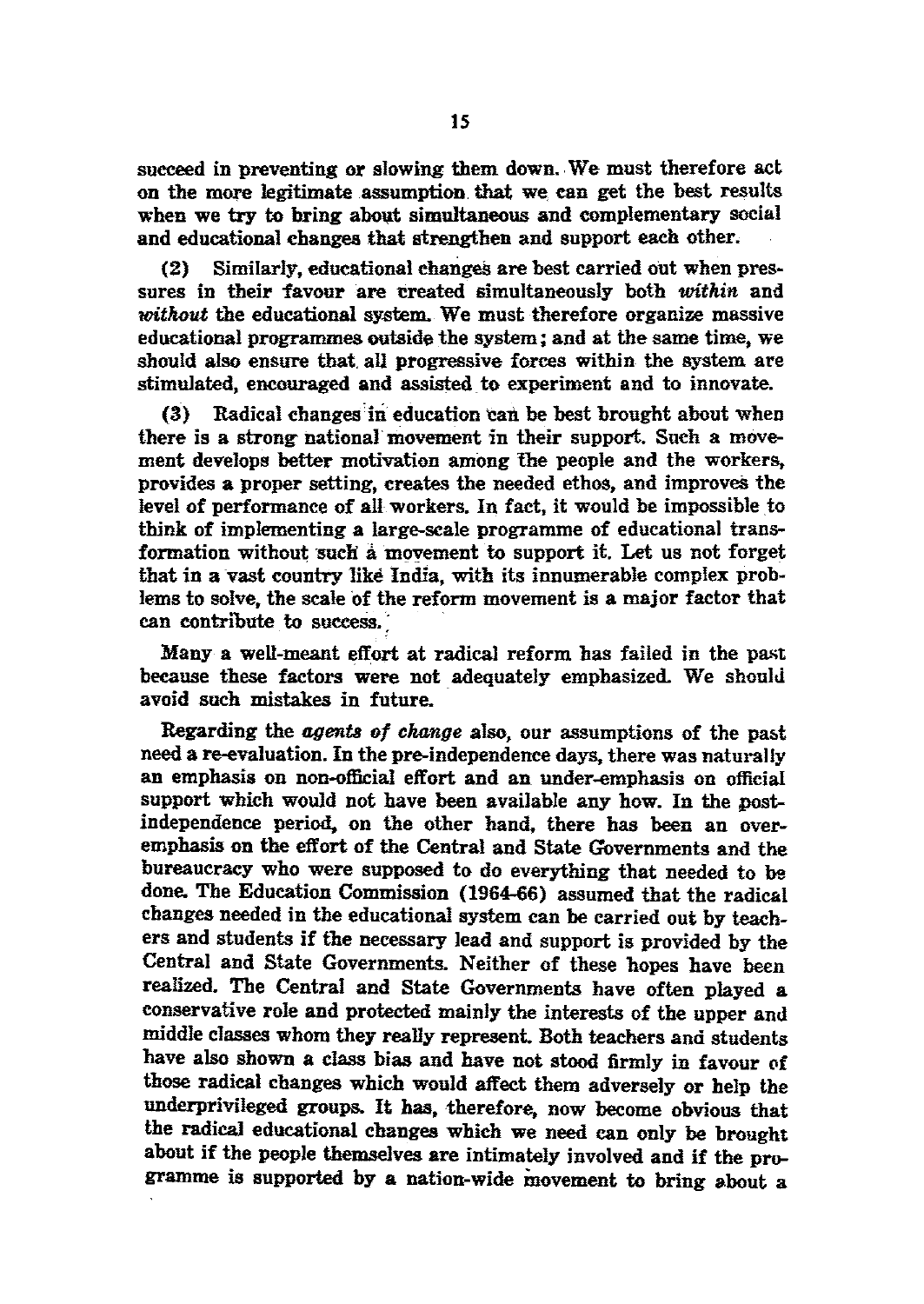5Ocio-economic transformation. In other words, the social/political workers and educational workers will have to co-ordinate their efforts: the former will have to be made more conscious of the need to link their work with programmes of educational reconstruction just as the educational workers will have to be made more appreciative of the sodal, economic and political implications of their programmes.

If we can mount up a major national effort to formulate a new national policy in education and to implement it in a sustained and vigorous fashion outlined above, there is no doubt that we would be able to create a good system of national education over the next ten years or so, or at any rate before the end of the current century. Even if we can do that, we would have taken a hundred years (1900 - 2000) to undo the colonial system which itself had been created over a hundred years (1800-1900).

# *Obsession with the Peripheral Changes in Education*

I have shown how the basic changes in our educational system have been too few and too slow in the last 175 years and thus justified the second of the two views which I stated at the beginning of my lecture. But the first view which holds that changes in education are too many and too frequent is also correct because the 'changes' referred to in this view are the peripheral and not the basic ones; and that leads me to raise the issue: Why are we 50 obsessed with the idea of bringing about these peripheral changes and waste resources over them when the basic changes are not being attempted with any comparable earnestness?

The first answer is psychological. When one is faced with a diflicult problem which one cannot solve, there is a general temptation to attempt the easier tasks on the fringe. This does create an atmosphere of activity which is often mistaken for progress and more often than not, has its own political pay-offs.

The second answer is rooted in a peculiar administrative tradition we have developed. All social and educational policies are necessarily long-term; but none of us is content to take an impersonal role and to say that he is implementing a social or a national policy in education which has already been laid down. On the other hand, we take too egoistic a view and would like to say: "I did this thing which was *new* or I made these *chwnges* in the policy of my predecessor which were *wrong."* Such attitudes can only lead to peripheral changes inspired by a short-term perspective and the introduction of too many changes several of which would just cancel each other out. Gokhale ence said that Queen Victoria sent *every* Viceroy to India with two specific mandates: (1) the first was that he should clear all the mess done by his predecessor; and (2) the second was that he should also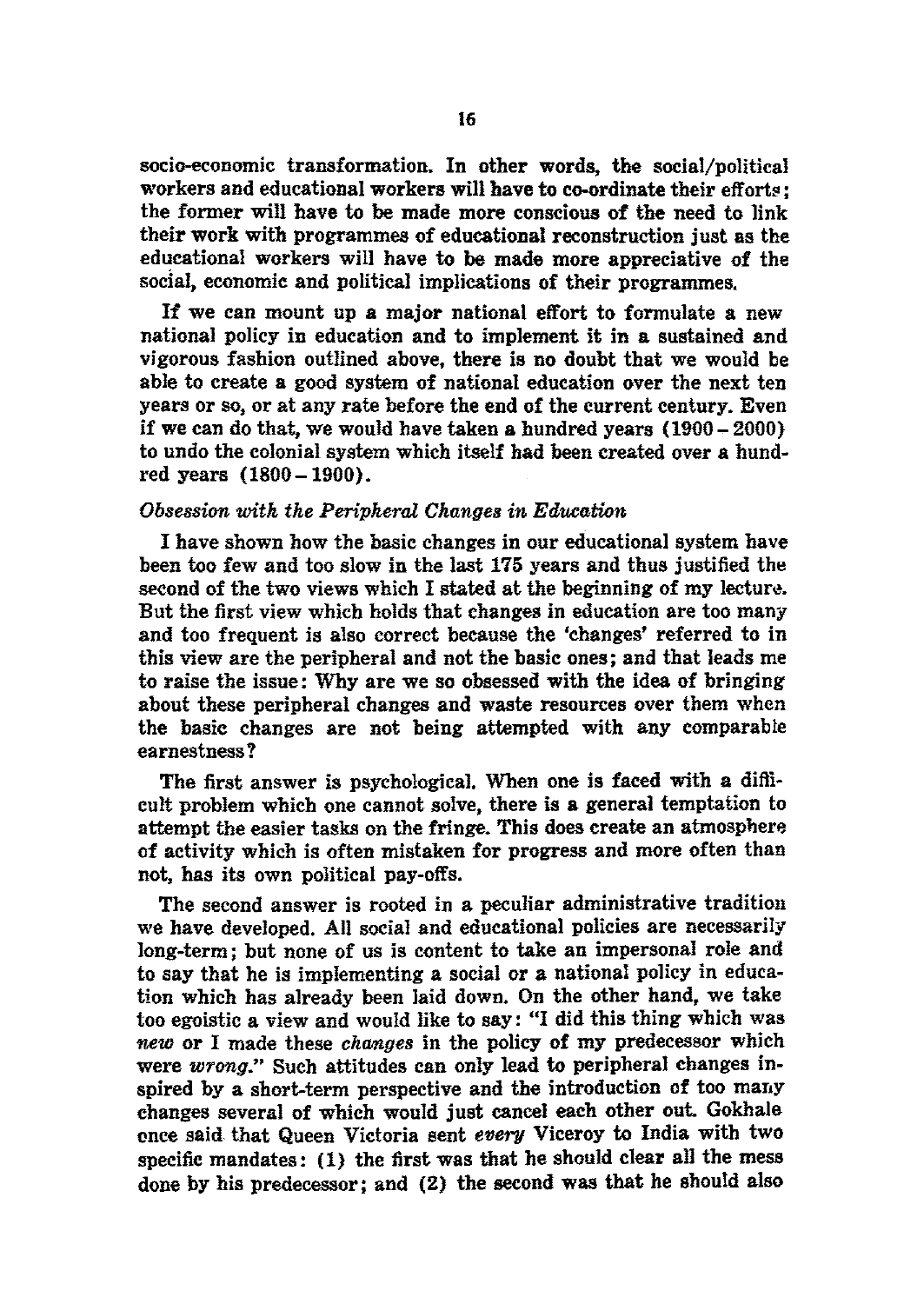add enough mess of his own in order that his successor also should have adequate work to justify his appointment. Obviously, things were bad enough under this administrative tradition, even when there was only one Viceroy for the whole of India. In education, however, the problem gets magnified several times because we have to imagine a situation where this mandate is taken seriously and fully implemented by 31 Education Ministers, as many Education Secretaries, more than 60 Directors of Education, and nearly 600 other executive officers at the district level! The vast doing and undoing that goes on in such a system can only be imagined. Needless to say, much of it is meaningless and even harmful.

Would not one like to pray, in such a situation, that we should have less of this large and often meaningless activity? Of course, yes. But then the only way to achieve this objective is to concentrate all our energies and resources on trying to tackle the basic problems involved in the radical reconstruction of education and society. The sooner we realize this, the better for all concerned.

11